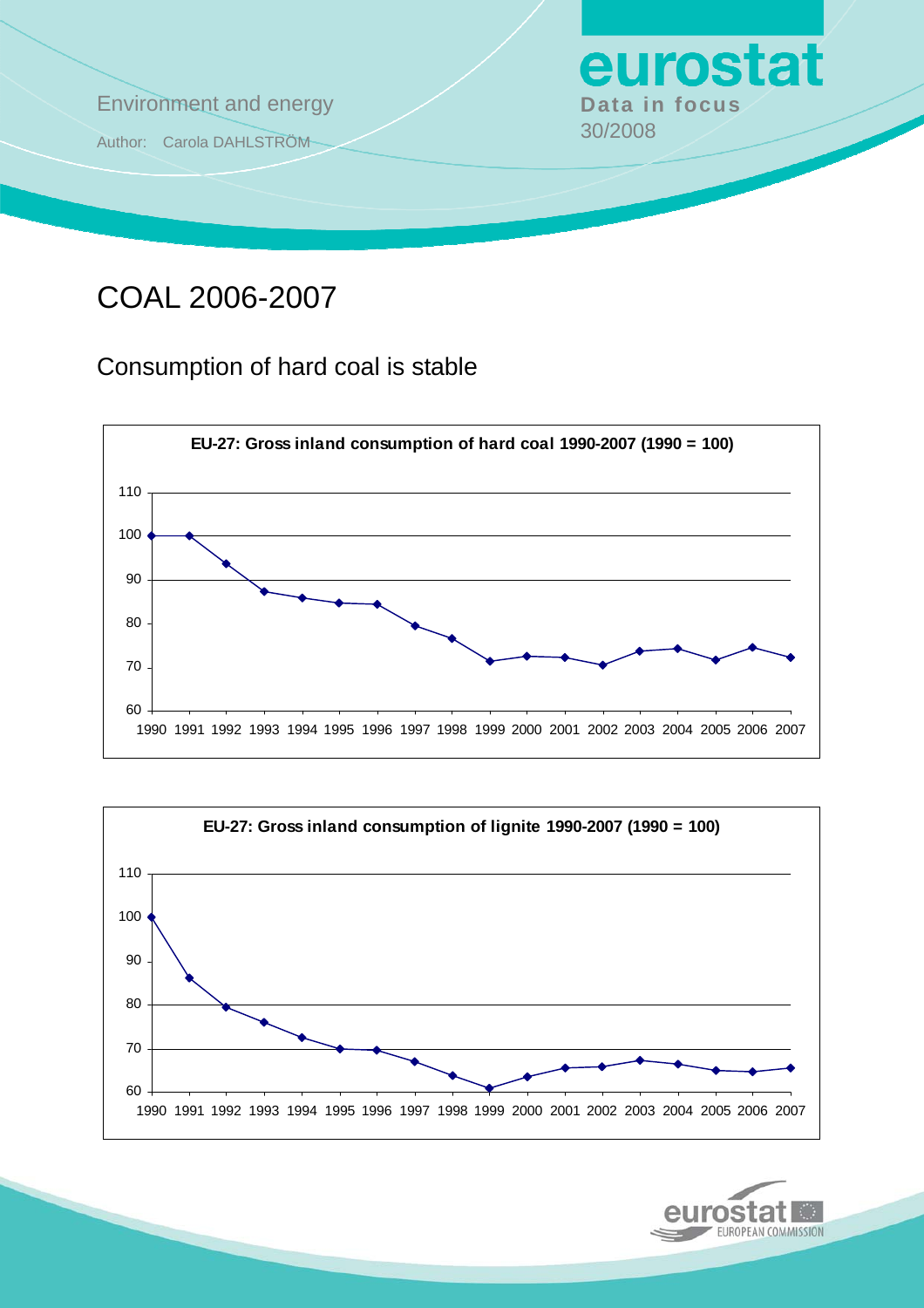|                             |                             |                        |          |                             | HARD COAL (1000 t) |          |                             |            |          |                             |            |          |
|-----------------------------|-----------------------------|------------------------|----------|-----------------------------|--------------------|----------|-----------------------------|------------|----------|-----------------------------|------------|----------|
|                             | $EU-27$                     |                        |          | <b>EU-25</b>                |                    |          |                             | <b>BE</b>  |          |                             | BG         |          |
|                             | 2006                        | 2007                   | 07/06    | 2006                        | 2007               | 07/06    | 2006                        | 2007       | 07/06    | 2006                        | 2007       | 07/06    |
| 1. Primary production *)    | 163027                      | 154041p                | $-5.5%$  | 162998                      | 154022p            | $-5.5%$  | 26                          |            |          | 29                          | 19         | $-34.5%$ |
| 2. Gross inland consumption | 377024                      | 366882p                | $-2.7%$  | 369100                      | 357217p            | $-3.2%$  | 6592                        | 5371p      | $-18.5%$ | 4366                        | 5177       | 18.6%    |
| 3. Total imports            | 240986                      | 242035p                | 0.4%     | 233482                      | 232360p            | $-0.5%$  | 7771                        | 7203p      | $-7.3%$  | 4095                        | 5245       | 28.1%    |
| 4. Total exports            | 34267                       | 32166p                 | $-6.1%$  | 34267                       | 32166p             | $-6.1%$  | 1078                        | 1305p      | 21.1%    |                             |            |          |
|                             | CZ<br>2006<br>2007<br>07/06 |                        |          | DK<br>2007<br>2006<br>07/06 |                    |          | DE<br>2006<br>2007<br>07/06 |            |          | EE<br>2007<br>07/06<br>2006 |            |          |
| 1. Primary production *)    | 13384                       | 13195                  | $-1.4%$  |                             |                    |          | 23763                       | 24183      | 1.8%     |                             |            |          |
| 2. Gross inland consumption | 9424                        | 9623                   | 2.1%     | 9164                        | 7685p              | $-16.1%$ | 65532                       | 65692      | 0.2%     | 95                          | 175        | 84.2%    |
| 3. Total imports            | 1916                        | 2503                   | 30.6%    | 8651                        | 8051               | $-6.9%$  | 41260                       | 41790      | 1.3%     | 95                          | 175        | 84.2%    |
| 4. Total exports            | 6609                        | 6296                   | $-4.7%$  | 113                         | 191 <sub>p</sub>   | 69.0%    | 119                         | 97         | $-18.5%$ |                             |            |          |
|                             |                             |                        |          |                             |                    |          |                             |            |          |                             |            |          |
|                             | 2006                        | IE<br>2007             | 07/06    | 2006                        | EL.<br>2007        | 07/06    | 2006                        | ES<br>2007 | 07/06    | 2006                        | FR<br>2007 | 07/06    |
|                             |                             |                        |          |                             |                    |          |                             |            |          |                             |            |          |
| 1. Primary production *)    |                             |                        |          |                             |                    |          | 11572                       | 10995p     | $-5.0%$  | 452                         | 380        | $-15.9%$ |
| 2. Gross inland consumption | 2413                        | 2392                   | $-0.9%$  | 463                         | 463p               | 0.0%     | 37552                       | 36281p     | $-3.4%$  | 18086                       | 20191      | 11.6%    |
| 3. Total imports            | 2413                        | 2320                   | $-3.9%$  | 383                         | 383p               | 0.0%     | 23702                       | 24091p     | 1.6%     | 19408                       | 18694      | $-3.7%$  |
| 4. Total exports            |                             |                        |          | 10                          | 10 <sub>p</sub>    | 0.0%     |                             |            |          | 140                         | 212        | 51.4%    |
|                             |                             |                        |          |                             | HARD COAL (1000 t) |          |                             |            |          |                             |            |          |
|                             |                             | $\mathsf{I}\mathsf{T}$ |          |                             | CY                 |          |                             | LV         |          |                             | LT         |          |
|                             | 2006                        | 2007                   | 07/06    | 2006                        | 2007               | 07/06    | 2006                        | 2007       | 07/06    | 2006                        | 2007       | 07/06    |
| 1. Primary production *)    |                             |                        |          |                             |                    |          |                             |            |          |                             |            |          |
| 2. Gross inland consumption | 24547                       | 25172                  | 2.5%     | 84                          | 51                 | $-39.3%$ | 130                         | 166        | 27.7%    | 394                         | 385        | $-2.3%$  |
| 3. Total imports            | 24635                       | 24957                  | 1.3%     | 63                          | 34                 | $-46.0%$ | 160                         | 150        | $-6.3%$  | 390                         | 361        | $-7.4%$  |
| 4. Total exports            |                             |                        |          |                             |                    |          |                             |            |          |                             |            |          |
|                             |                             | LU                     |          |                             | HU                 |          |                             | MT         |          |                             | <b>NL</b>  |          |
|                             | 2006                        | 2007                   | 07/06    | 2006                        | 2007               | 07/06    | 2006                        | 2007       | 07/06    | 2006                        | 2007       | 07/06    |
| 1. Primary production *)    |                             |                        |          |                             |                    |          |                             |            |          |                             |            |          |
| 2. Gross inland consumption | 152                         | 109                    | $-28.3%$ | 1793                        | 1920               | 7.1%     |                             |            |          | 12860                       | 13427      | 4.4%     |
| 3. Total imports            | 152                         | 109                    | $-28.3%$ | 1759                        | 1965               | 11.7%    |                             |            |          | 22106                       | 26105      | 18.1%    |
| 4. Total exports            |                             |                        |          |                             |                    |          |                             |            |          | 9592                        | 11884      | 23.9%    |
|                             |                             | AT                     |          |                             | PL                 |          |                             | PT         |          |                             | <b>RO</b>  |          |
|                             | 2006                        | 2007                   | 07/06    | 2006                        | 2007               | 07/06    | 2006                        | 2007       | 07/06    | 2006                        | 2007       | 07/06    |
| 1. Primary production *)    |                             |                        |          | 95223                       | 88231              | $-7.3%$  |                             |            |          |                             |            |          |
| 2. Gross inland consumption | 4389                        | 4161                   | $-5.2%$  | 86433                       | 83319              | $-3.6%$  | 5473                        | 4758       | $-13.1%$ | 3558                        | 4488       | 26.1%    |
| 3. Total imports            | 3960                        | 4182                   | 5.6%     | 4683                        | 5772               | 23.3%    | 5784                        | 4778       | $-17.4%$ | 3409                        | 4430       | 30.0%    |
| 4. Total exports            |                             |                        |          | 16171                       | 11615              | $-28.2%$ |                             |            |          |                             |            |          |

\*) including hard coal recovered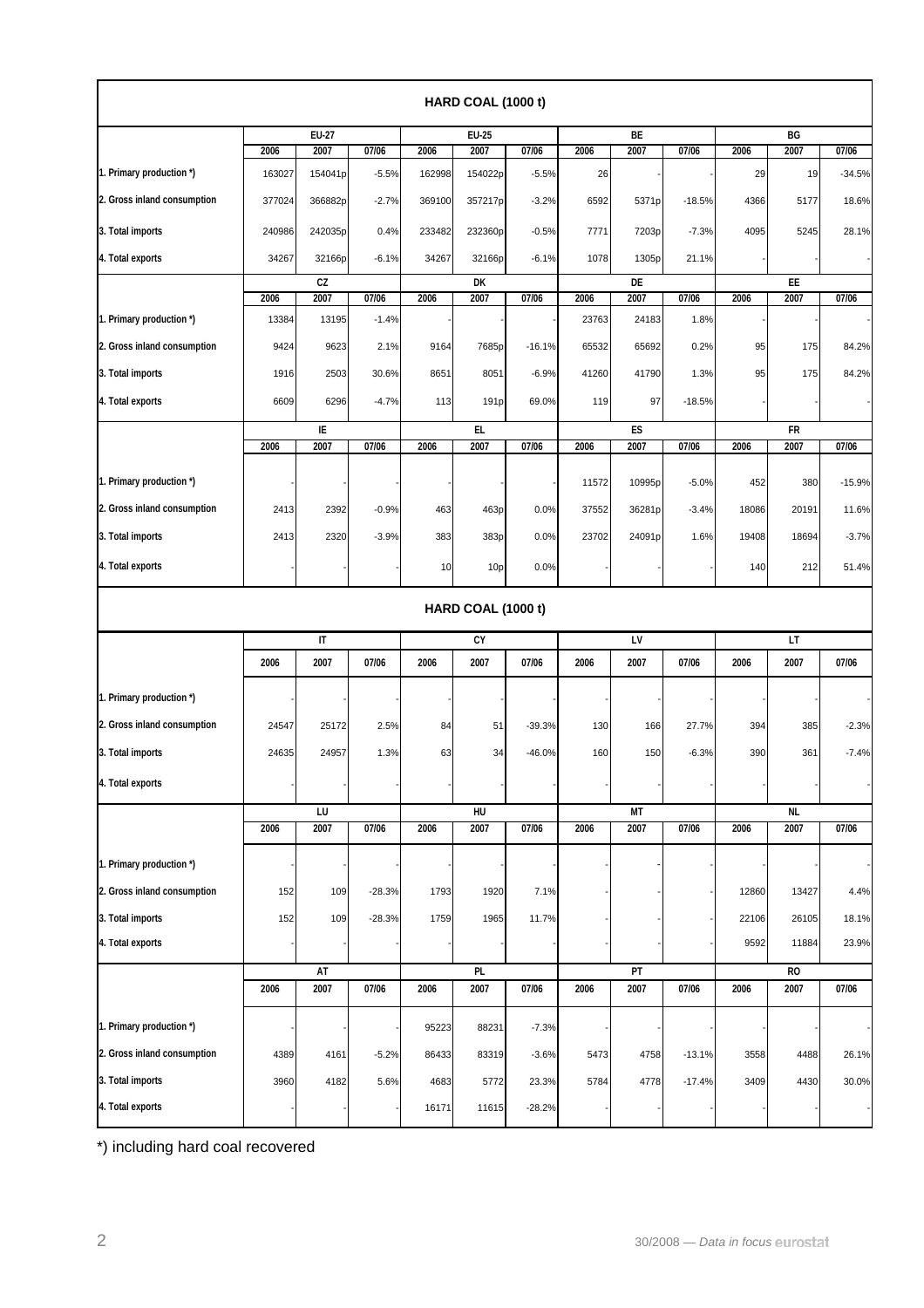| HARD COAL (1000 t)          |           |       |          |           |           |        |           |      |       |           |      |          |
|-----------------------------|-----------|-------|----------|-----------|-----------|--------|-----------|------|-------|-----------|------|----------|
|                             | <b>SI</b> |       |          |           | <b>SK</b> |        |           | FI.  |       | <b>SE</b> |      |          |
|                             | 2006      | 2007  | 07/06    | 2006      | 2007      | 07/06  | 2006      | 2007 | 07/06 | 2006      | 2007 | 07/06    |
| 1. Primary production *)    |           |       |          |           |           |        |           |      |       |           |      |          |
| 2. Gross inland consumption |           |       |          | 5129      | 5229      | 1.9%   | 7167      | 7337 | 2.4%  | 3640      | 3186 | $-12.5%$ |
| 3. Total imports            |           |       |          | 4865      | 5286      | 8.7%   | 6585      | 6593 | 0.1%  | 3015      | 3169 | 5.1%     |
| 4. Total exports            |           |       |          |           |           |        |           |      |       |           |      |          |
|                             | UK        |       |          | <b>NO</b> |           |        | <b>HR</b> |      |       |           |      |          |
|                             | 2006      | 2007  | 07/06    | 2006      | 2007      | 07/06  | 2006      | 2007 | 07/06 |           |      |          |
| 1. Primary production *)    | 18578     | 17038 | $-8.3%$  | 2349      | 3994      | 70.0%  |           |      |       |           |      |          |
| 2. Gross inland consumption | 67588     | 60124 | $-11.0%$ | 614       | 1233      | 100.8% | 993       | 1078 | 8.6%  |           |      |          |
| 3. Total imports            | 49726     | 43689 | $-12.1%$ | 531       | 609       | 14.7%  | 1081      | 1103 | 2.0%  |           |      |          |
| 4. Total exports            | 435       | 556   | 27.8%    | 2266      | 3370      | 48.7%  |           |      |       |           |      |          |

\*) including hard coal recovered

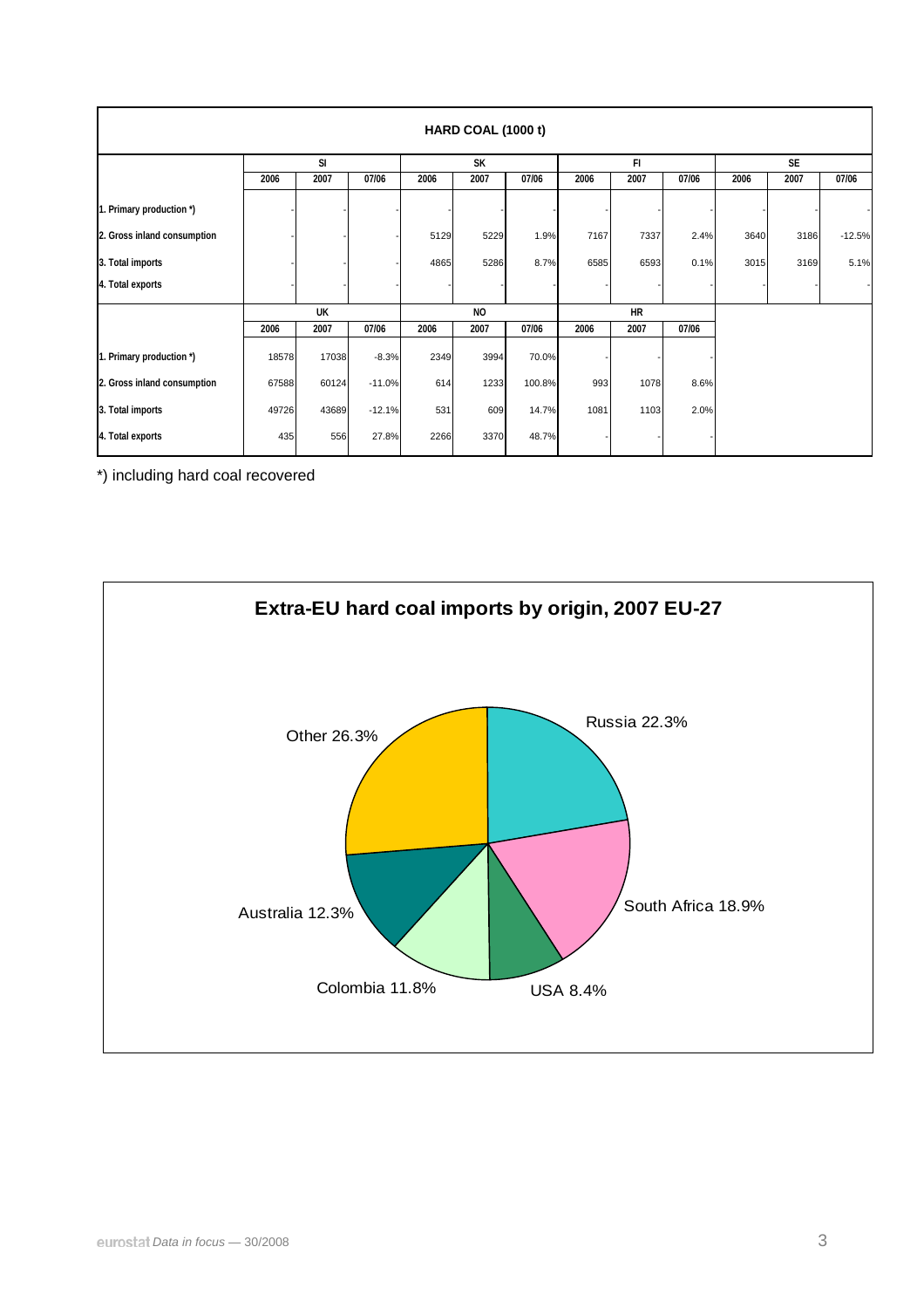|                         |       |                        |          |              | COKE OVEN-COKE (1000 t) |          |      |                 |          |          |                |          |  |
|-------------------------|-------|------------------------|----------|--------------|-------------------------|----------|------|-----------------|----------|----------|----------------|----------|--|
|                         | EU-27 |                        |          | <b>EU-25</b> |                         |          |      | BE              |          |          | BG             |          |  |
|                         | 2006  | 2007                   | 07/06    | 2006         | 2007                    | 07/06    | 2006 | 2007            | 07/06    | 2006     | 2007           | 07/06    |  |
| 1. Coke-oven production | 45477 | 45642p                 | 0.4%     | 43123        | 43559p                  | 1.0%     | 2895 | 2607p           | $-9.9%$  | 668      | 525            | $-21.4%$ |  |
| 2. Total imports        | 11777 | 11471p                 | $-2.6%$  | 11073        | 10498p                  | $-5.2%$  | 81   | 229p            |          | 161      | 208            | 29.2%    |  |
| 3. Total exports        | 10432 | 10004p                 | $-4.1%$  | 10432        | 10004p                  | $-4.1%$  | 177  | 93 <sub>p</sub> | $-47.5%$ |          |                |          |  |
|                         |       |                        |          |              | DK                      |          |      | DE              |          |          | EE             |          |  |
|                         | 2006  | 2007                   | 07/06    | 2006         | 2007                    | 07/06    | 2006 | 2007            | 07/06    | 2006     | 2007           | 07/06    |  |
| 1. Coke-oven production | 3437  | 3258                   | $-5.2%$  |              |                         |          | 2047 | 2042            | $-0.2%$  |          |                |          |  |
| 2. Total imports        | 772   | 714                    | $-7.5%$  | 36           | 25                      | $-30.6%$ | 3604 | 3571            | $-0.9%$  |          |                |          |  |
| 3. Total exports        | 983   | 836                    | $-15.0%$ |              |                         |          |      | 13              |          |          |                |          |  |
|                         |       | IE                     |          |              | EL                      |          |      | ES              |          |          | FR             |          |  |
|                         | 2006  | 2007                   | 07/06    | 2006         | 2007                    | 07/06    | 2006 | 2007            | 07/06    | 2006     | 2007           | 07/06    |  |
| 1. Coke-oven production |       |                        |          |              |                         |          | 2775 | 2729p           | $-1.7%$  | 4689     | 4848           | 3.4%     |  |
| 2. Total imports        |       |                        |          |              |                         |          | 154  | 144p            | $-6.5%$  | 1770     | 1070           | $-39.5%$ |  |
| 3. Total exports        |       |                        |          |              |                         |          | 1047 | 1008p           | $-3.7%$  | 701      | 796            | 13.6%    |  |
|                         |       |                        |          |              | COKE-OVEN COKE (1000 t) |          |      |                 |          |          |                |          |  |
|                         |       | $\mathsf{I}\mathsf{T}$ |          | CY           |                         |          | LV   |                 |          |          | LT             |          |  |
|                         | 2006  | 2007                   | 07/06    | 2006         | 2007                    | 07/06    | 2006 | 2007            | 07/06    | 2006     | 2007           | 07/06    |  |
| 1. Coke-oven production | 4689  | 4728                   | 0.8%     |              |                         |          |      |                 |          |          |                |          |  |
| 2. Total imports        | 716   | 427                    | $-40.4%$ |              |                         |          | 6    | 4               | $-33.3%$ | 26       | 24             | $-7.7%$  |  |
| 3. Total exports        | 219   | 216                    | $-1.4%$  |              |                         |          |      |                 |          |          |                |          |  |
|                         |       | LU                     |          | HU           |                         |          | MT   |                 |          | $\sf NL$ |                |          |  |
|                         | 2006  | 2007                   | 07/06    | 2006         | 2007                    | 07/06    | 2006 | 2007            | 07/06    | 2006     | 2007           | 07/06    |  |
| 1. Coke-oven production |       |                        |          | 921          | 1017                    | 10.4%    |      |                 |          | 2172     | 2161           | $-0.5%$  |  |
| 2. Total imports        |       |                        |          | 48           | 22                      | $-54.2%$ |      |                 |          | 210      | 511            |          |  |
| 3. Total exports        |       |                        |          | 211          | 269                     | 27.5%    |      |                 |          | 771      | 555            | $-28.0%$ |  |
|                         | AT    |                        |          |              | PL                      |          |      | PT              |          |          | R <sub>0</sub> |          |  |
|                         | 2006  | 2007                   | 07/06    | 2006         | 2007                    | 07/06    | 2006 | 2007            | 07/06    | 2006     | 2007           | 07/06    |  |
| 1. Coke-oven production | 1283  | 1422                   | 10.8%    | 9616         | 10266                   | 6.8%     |      |                 |          | 1686     | 1558           | $-7.6%$  |  |
| 2. Total imports        | 1261  | 1266                   | 0.4%     | 108          | 112                     | 3.7%     |      |                 |          | 543      | 765            | 40.9%    |  |
| 3. Total exports        |       |                        |          | 6061         | 5855                    | $-3.4%$  |      |                 |          |          |                |          |  |